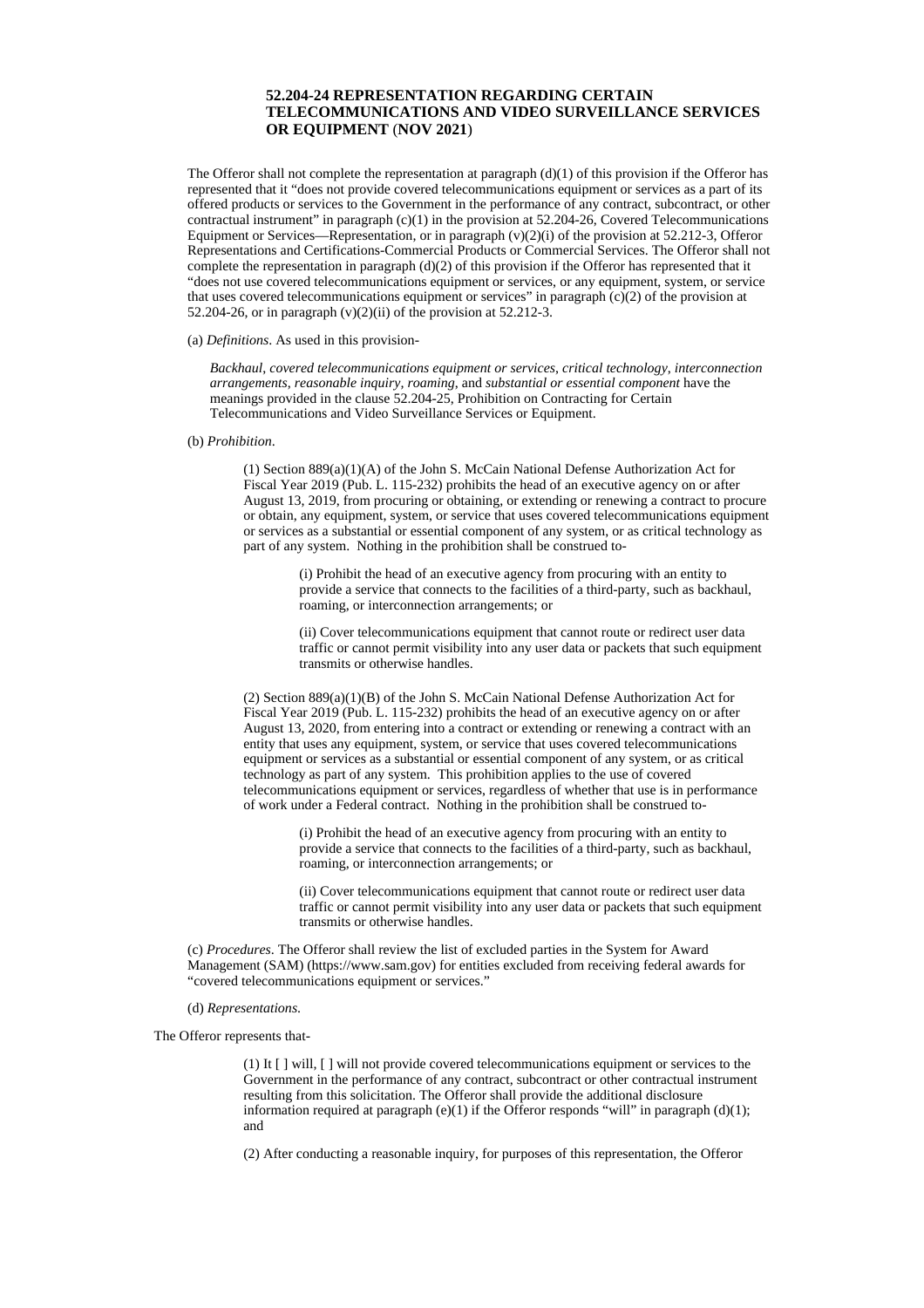represents that-

It [ ] does, [ ] does not use covered telecommunications equipment or services, or use any equipment, system, or service that uses covered telecommunications equipment or services. The Offeror shall provide the additional disclosure information required at paragraph (e)(2) if the Offeror responds "does" in paragraph (d)(2).

#### (e) *Disclosures*.

(1) Disclosure for the representation in paragraph  $(d)(1)$  of this provision.

If the Offeror has responded "will" in the representation in paragraph  $(d)(1)$  of this provision, the Offeror shall provide the following information as part of the offer:

(i) For covered equipment-

(A) The entity that produced the covered telecommunications equipment (include entity name, unique entity identifier, CAGE code, and whether the entity was the original equipment manufacturer (OEM) or a distributor, if known);

(B) A description of all covered telecommunications equipment offered (include brand; model number, such as OEM number, manufacturer part number, or wholesaler number; and item description, as applicable); and

(C) Explanation of the proposed use of covered telecommunications equipment and any factors relevant to determining if such use would be permissible under the prohibition in paragraph (b)(1) of this provision.

#### (ii) For covered services-

(A) If the service is related to item maintenance: a description of all covered telecommunications services offered (include on the item being maintained: brand; model number, such as OEM number, manufacturer part number, or wholesaler number; and item description, as applicable); or

(B) If not associated with maintenance, the Product Service Code (PSC) of the service being provided; and explanation of the proposed use of covered telecommunications services and any factors relevant to determining if such use would be permissible under the prohibition in paragraph (b)(1) of this provision.

(2) Disclosure for the representation in paragraph  $(d)(2)$  of this provision.

If the Offeror has responded "does" in the representation in paragraph  $(d)(2)$  of this provision, the Offeror shall provide the following information as part of the offer:

(i) For covered equipment-

(A) The entity that produced the covered telecommunications equipment (include entity name, unique entity identifier, CAGE code, and whether the entity was the OEM or a distributor, if known);

(B) A description of all covered telecommunications equipment offered (include brand; model number, such as OEM number, manufacturer part number, or wholesaler number; and item description, as applicable); and

(C) Explanation of the proposed use of covered telecommunications equipment and any factors relevant to determining if such use would be permissible under the prohibition in paragraph (b)(2) of this provision.

## (ii) For covered services-

(A) If the service is related to item maintenance: a description of all covered telecommunications services offered (include on the item being maintained: brand; model number, such as OEM number, manufacturer part number, or wholesaler number; and item description, as applicable); or

(B) If not associated with maintenance, the PSC of the service being provided; and explanation of the proposed use of covered telecommunications services and any factors relevant to determining if